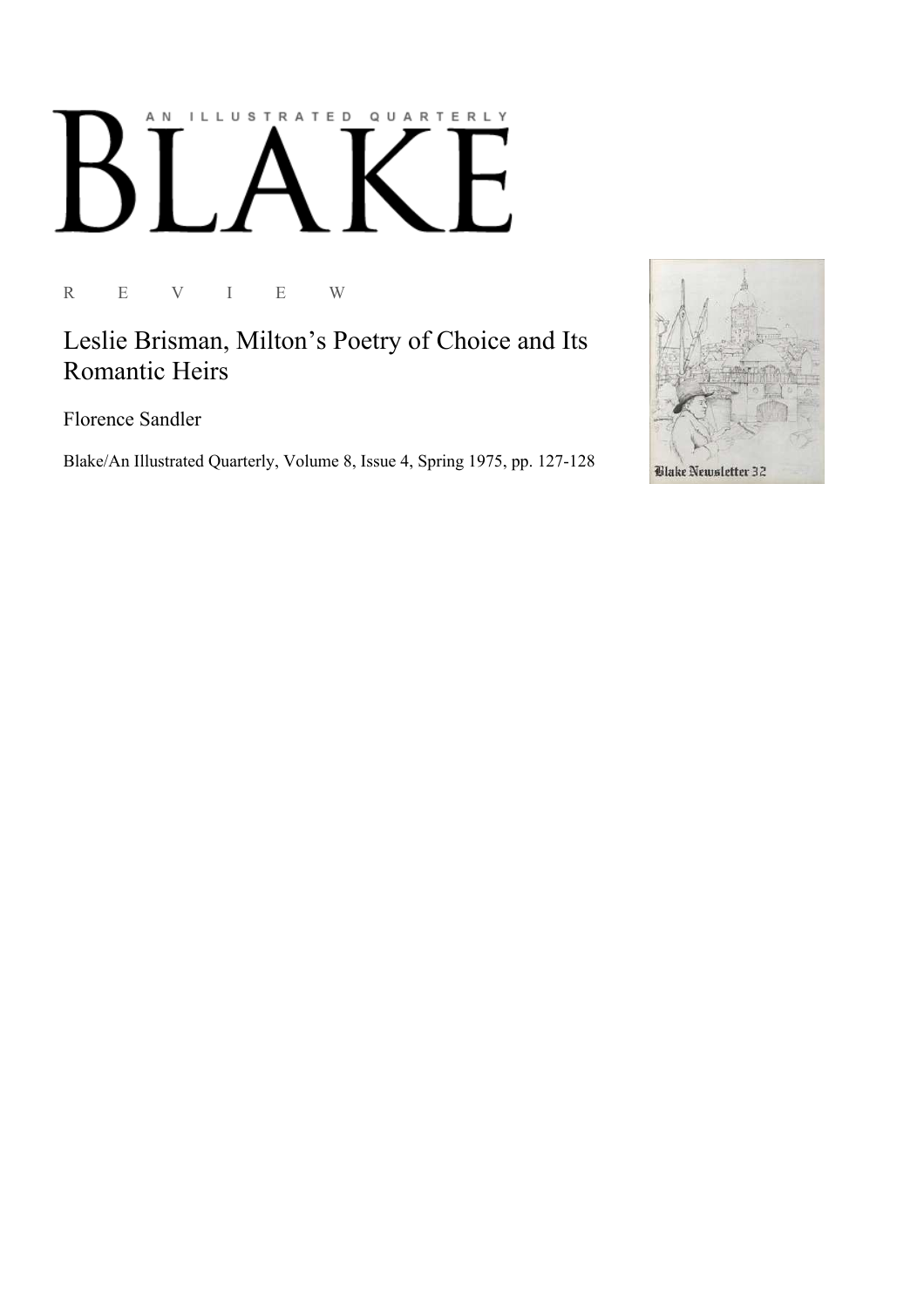Leslie Brisman. *Milton's Poetry of Choice and Its Romantic Heirs.* Ithaca and London: Cornell University Press, 1973. Pp. xiii + 335. \$12.50.

## Reviewed by Florence Sandler

The nature of Milton's influence on the Romantics is something no longer to be simply taken for granted, especially since it has become the subject of urgent discussion by Harold Bloom and Joseph Wittreich. (See, most recently, Wittreich's review of Bloom's book, *The Anxiety of Influence, Blake Studies,* 6 [Fal l 1973], 89-94.) To this subject Leslie Brisman's *Milton's Poetry of Choice*  and Its Romantic Heirs makes a significant, at times brilliant, contribution. The quality of choice that he finds to be characteristic of Milton's (as distinct, for example, from Shakespeare's) poetic is something to which he was first alerted, perhaps, by his reading of the moderns—Kierkegaard, Sartre and Camus are his points of reference rather than philosophers or critics contemporary with the poets under study. But he is surely right to assume that choice was equally a preoccupation of the generations that inherited the quarrel between Luther and Erasmus on the scope of Free Will. Brisman's deliberately modern perspective is not often felt as an intrusion, mostly because it is assumed in and under a subtle and sympathetic handling of the texture of the poetry, and also because he is prepared to make adjustments for the way in which the issue would have been presented in the seventeenth or the nineteenth century.

One of the merits of the book is that it does not assume that Milton's influence on the Romantics is monolithic, but picks up the discussion of Wordsworth, Keats, Shelley or Blake at their different points of engagement with Milton, on the issue where the Miltonic choice becomes incisive. In the chapter devoted to Milton and Blake (entitle d by a phrase from *Milton,* "A Time to the Space"), the point of engagement is the relationship of history and salvation. Brisman traces in *Paradise Lost* the significance of historicity , first of all in Eden where it is the essential condition for the self-consciousness of Eve and Adam from which they make their decisive choices; and secondly in the post-lapsarian world, where historicity first appears to Adam as an alien structure but is eventually recognized as the space interposed by grace between the fatal choice and the sentence, the division of time (like the division of the Godhead into persons) being the accommodation of the absolute to allow for human experience and creativity. Adam's temptation to have the sentence of death carried out upon himself straightway is matched in *Paradise Regained* by the temptation presented to the Son to identify himself straightway with the Father--in either case, a temptation to foreshorten experience and to force God's hand. The pride and despair which prompt

such a temptation are embodied in the Tempter himself, who insists upon complete knowledge--or else the abyss; supreme power--or else selfdestruction.

By his own route, Brisman has come, like Wittreich, to the realization of the centrality of *Paradise Regained* to Blake's understanding of Milton. And, like Bloom, he asserts at this point a deliberate misreading on Blake's part of Milton's intentions. Where Milton, at the dialectical resolution of *Paradise Regained,* sees the Son and the Father as one, Blake would deny the Father any reality that is not human; where Milton sees the extension of history as the work of grace, Blake insists that only in the moment, in the utmost contraction of time, is the apocalyptic opening to be found. "The two issues, division of eternity into temporal periods, and the division of the Eternal into separate persons, are precisely the issues on which Blake turns most against Milton, reading his precursor's humanistic modifications as signs of fallenness" (p. 202).

But Brisman's special contribution here is his suggestion that Blake "misreads" Milton and employs what is, on Milton's terms, the satanic maneuver of denying history only provisionally and, indeed, for the purpose of attaining the very end at which Milton's humanistic modification had been aimed, namely, the redemption of Time. Blake takes Milton's gracious extension of time as history in its determined, Urizenic form in order to get behind that form to the point from which history can be continuously recreated in vision. (If Brisman had been interested in political circumstances, he might have noted that for both poets the urgency of the issue sprang from the failure of revolution in which so much hope had been invested.) In *The Four Zoas*, Urizen, who as Creator has manifested the characteristics not only of Milton's Satan but also of Milton's God, comes in Night the Ninth to the realization that he must cast aside his projected futurity and turn his back upon the void which he himself has made, existing from henceforth in the truly human uncertainty, which is also freedom; and Milton, in the poem of that name, carries out the heroic choice in all its implications when he leaves behind the certainty of Eternity to reenter time and human relationship on "this earth of vegetation."

Reviewing Brisman's argument, a Miltonist may be surprised that he neglects what would seem to be an essential part of his case for the importance of choice in Milton, namely, Milton's portrayal of a God who is himself committed to experience, choice and change, so that history becomes not only the sphere of man's creativity but the medium in which God and man interact. It is in consequence of this that Milton can

## IIIIIIIIIIIIIIIIIIIIIIHIIIIIIIIIIIIIIIIIIIIIIIIW

*Florence Sandler is an Associate Professor of English Literature at the University of Puget Sound. She has published articles on Milton and Blake, among others, and is now planning a book on the Biblical tradition in English literature from Langland to Blake.*